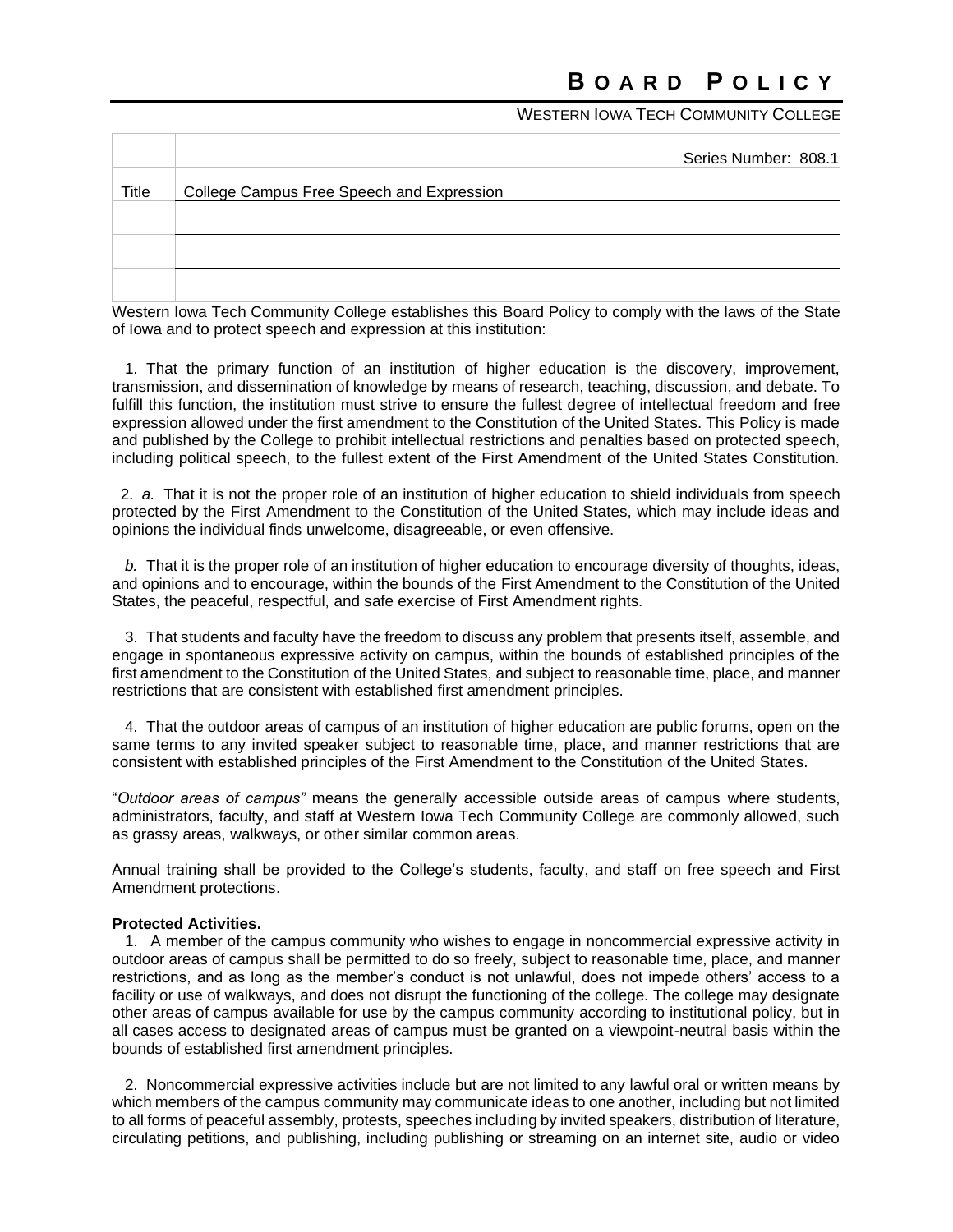# WESTERN IOWA TECH COMMUNITY COLLEGE

recorded in outdoor areas of campus.

 3. Protected activities also include the right of student expression in a counter demonstration held in an outdoor area of campus as long as the conduct at the counter demonstration is not unlawful, does not materially and substantially prohibit the free expression rights of others impede others' access to a facility or use of walkways.

If any faulty member of the College is found to have knowingly restricted the protected speech of a student, or otherwise penalizes a student for protected speech or activities, and under the Student Conduct Code or other applicable policies or procedures for student conduct, the faculty member is subject to discipline, up to and including termination under the applicable faculty policies, procedures, and Iowa law based on the totality of the facts.

In all instances, faculty and staff (including extracurricular coaches) may support a student's First Amendment rights without fear of discipline by the College.

#### **Non-Protected Activities**

 1. Nothing shall prevent the college from prohibiting, limiting, or restricting expression that the first amendment of the Constitution of the United States does not protect, including but not limited to the following:

- a threat of serious harm and expression directed or likely directed to provoke imminent unlawful actions; and
- harassment, including but not limited to expression which is so severe, pervasive, and subjectively and objectively offensive that the expression unreasonably interferes with an individual's access to educational opportunities or benefits provided by this college.
- Violence;
- Defamation, including libel and slander;
- Obscenity; or
- Inciting others to commit crimes or engage in unlawful conduct.

#### **Student Government**

**1.** Student government organizations must comply with the requirements of this Policy and not infringe upon speech by a member of Western Iowa Tech Community College campus community protected under the First Amendment to the United States Constitution. A student government organization that knowingly and intentionally violates this policy shall have its authority to manage and disburse student fees, if any, suspended for a period of one. Year. During this period of suspension, student fees shall be managed and disbursed by the Community College. Nothing in this policy shall prohibit student government organizations from enforcing content-neural time, place, and manner restrictions and/or reasonable rules to ensure the orderly operation of meetings, so long as those rules are contentneutral and consistent with the requirements of this Policy.

#### **Student Organizations**

 1. Western Iowa Tech Community College will not deny benefits or privileges available to student organizations based on the viewpoint of a student organization or its members protected by the first amendment to the Constitution of the United States. For the purposes of this Policy, *"Benefits"* means recognition, registration, use of facilities for meetings or speaking purposes, use of channels of communication, and access to funding sources that are otherwise available to other student groups.

In addition, the college will not deny any benefit or privilege to a student organization based on the student organization's requirement that the leaders of the student organization agree to and support the student organization's beliefs, as those beliefs are interpreted and applied by the organization, and to further the student organization's mission. For purposes of this Policy, "*Student organization"* means a group officially recognized at or officially registered by this college, or a group seeking such official recognition or official registration, comprised of students who are admitted and in attendance at this college, and who receive, or are seeking to receive, student organization benefits or privileges.